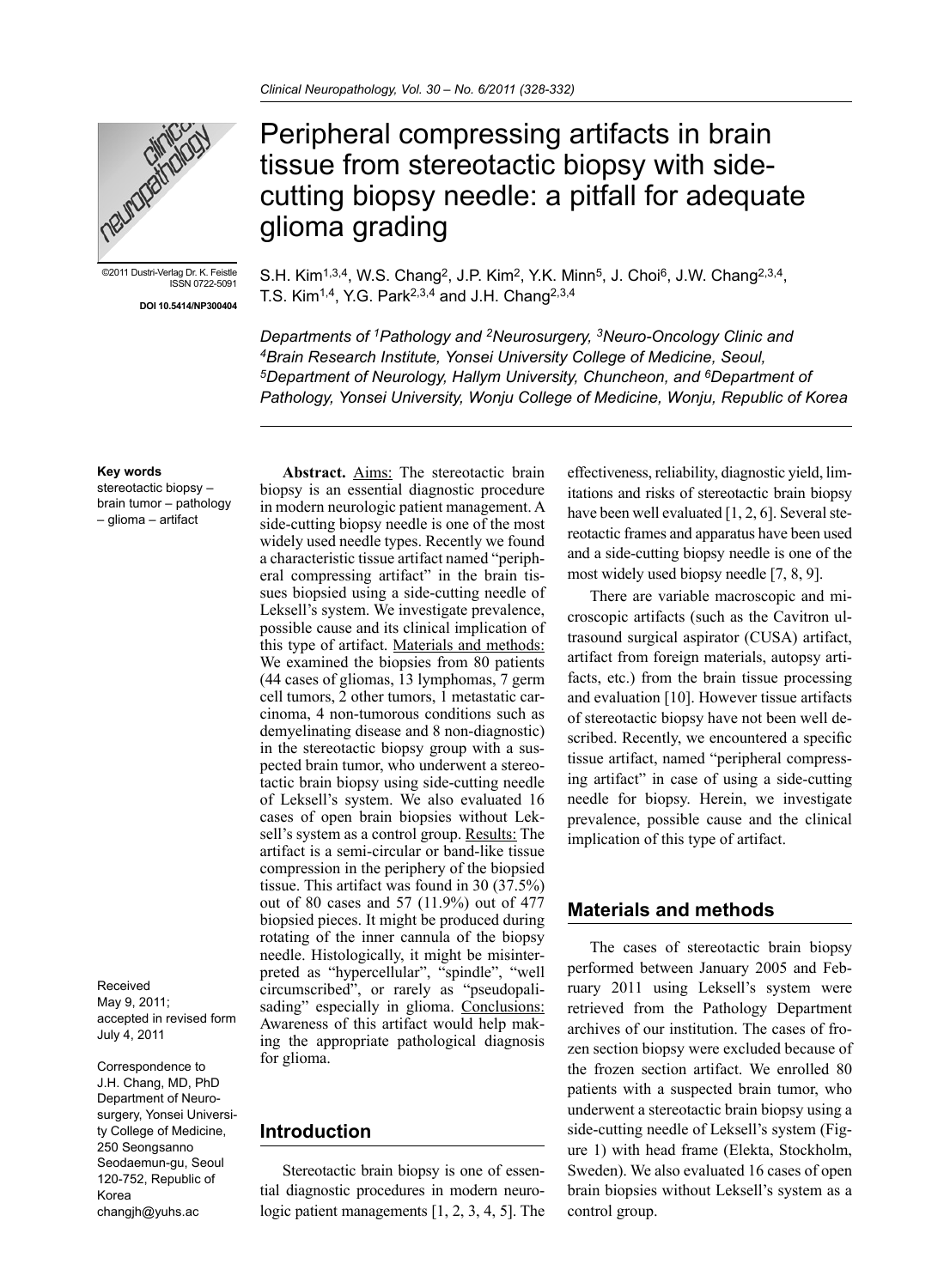

Figure 1. The side-cutting type brain biopsy needle of Leksell's system. The outer (top of A) and inner (bottom of A) cannulae are seen. After assembly, both the side windows, through which tissue is aspirated, are aligned (B).

All patients underwent a stereotactic brain biopsy in a usual manner. The neurosurgeon advanced a brain biopsy needle with closed side opening toward the target of the lesion with MRI guidance. The side-cutting type brain biopsy needle consists of inner and outer cannulae, both of which contain a side window. When the needle tip reached the target, the surgeon opened the window by aligning the window of both cannulae. Through this opening, a piece of the lesion was aspirated by negative vacuum pressure. Then surgeon rapidly rotated the inner cannula of needle with constantly holding outer cannula to close the window, and a small piece of material was resected within the inner cannula in a guillotine action. Finally, the surgeon withdrew the inner cannula and collected the tissue samples. Next, routine histological processing was done according to conventional protocol. At the time of open brain biopsy, the neurosurgeon used "Yasargil bayonet tumor grasping forceps" (Aesculap, Tuttlingen, Germany).

Two pathologists reviewed the pathologic diagnosis of the slides. They counted the numbers of biopsied pieces in each case and evaluated the existence of the peripheral compressing artifact. We defined the "peripheral compressing artifact" as semicircular or band-like tissue compression in the periphery of biopsy samples (Figure 2, 3). The severity of tissue compression was arbitrarily graded as "mild" (compressing thickness of less than 50  $\mu$ m), "moderate" (compressing thickness of  $50 - 100 \,\mu m$ ), and "marked" (compressing thickness of more than  $100 \mu m$ ). The presence and severity of the tissue artifact were agreed upon by the two pathologists (SH Kim and J Choi).

### **Results**

The mean ages in the stereotactic biopsy group and the control group were 46.24  $(11 - 78)$  and 51.94  $(1 - 79)$  years, respectively. There were 44 cases of gliomas, 13 lymphomas, 7 germ cell tumors, 2 other tumors, 1 metastatic carcinoma, 4 non-tumorous conditions such as demyelinating disease and 8 non-diagnostic in the stereotactic biopsy group. All control group cases were gliomas. The total numbers of biopsy samples in the stereotactic biopsy and control groups were 477 and 87 samples, respectively. The mean numbers of biopsy samples were 5.96  $(1 – 14)$  and 5.44  $(1 – 15)$  per case.

Among the 477 samples of stereotactically biopsied tissues, we found a "peripheral compressing artifact" in 57 samples (11.9%). The severities of peripheral folding were "mild" in 21 samples, "moderate" in 28 samples, and "marked' in 8 samples. However, we found the "peripheral compressing artifacts" in 30 cases among a total of 80 cases (37.5%). When we counted the maximum severity, 12 (15.0%) and 11 (13.8%), and 7 (8.8%) cases showed "mild" and "moderate", and "marked", respectively. Among 30 cases that showed "peripheral compressing artifacts", 19 cases were gliomas (Figure 2A, B, C), 3 cases were lymphomas (Figure 2D), 3 cases were germ cell tumors and 5 cases were non-diagnostic or non-neoplastic glial tissues (Figure 2E, F). In 19 cases of gliomas, 2 cases had been over-graded at first microscopic examinations. They had been mistakenly diagnosed as "anaplastic astrocytoma (Figure 2A, B)" and "suspicious of glioblastoma (Figure 3B)", respectively. With the consideration of these artifacts, clinico-radiologic correlations and further histologic examinations such as serial sections, we could determine adequate histologic grading properly. In addition, 11 cases showed hemorrhage in the biopsied tissue. There was no correlation between "peripheral compressing artifacts" and hemorrhage (data not shown).

There were no "peripheral folding artifacts" in the control cases. However, we observed other tissue artifacts such as pinching in the control cases.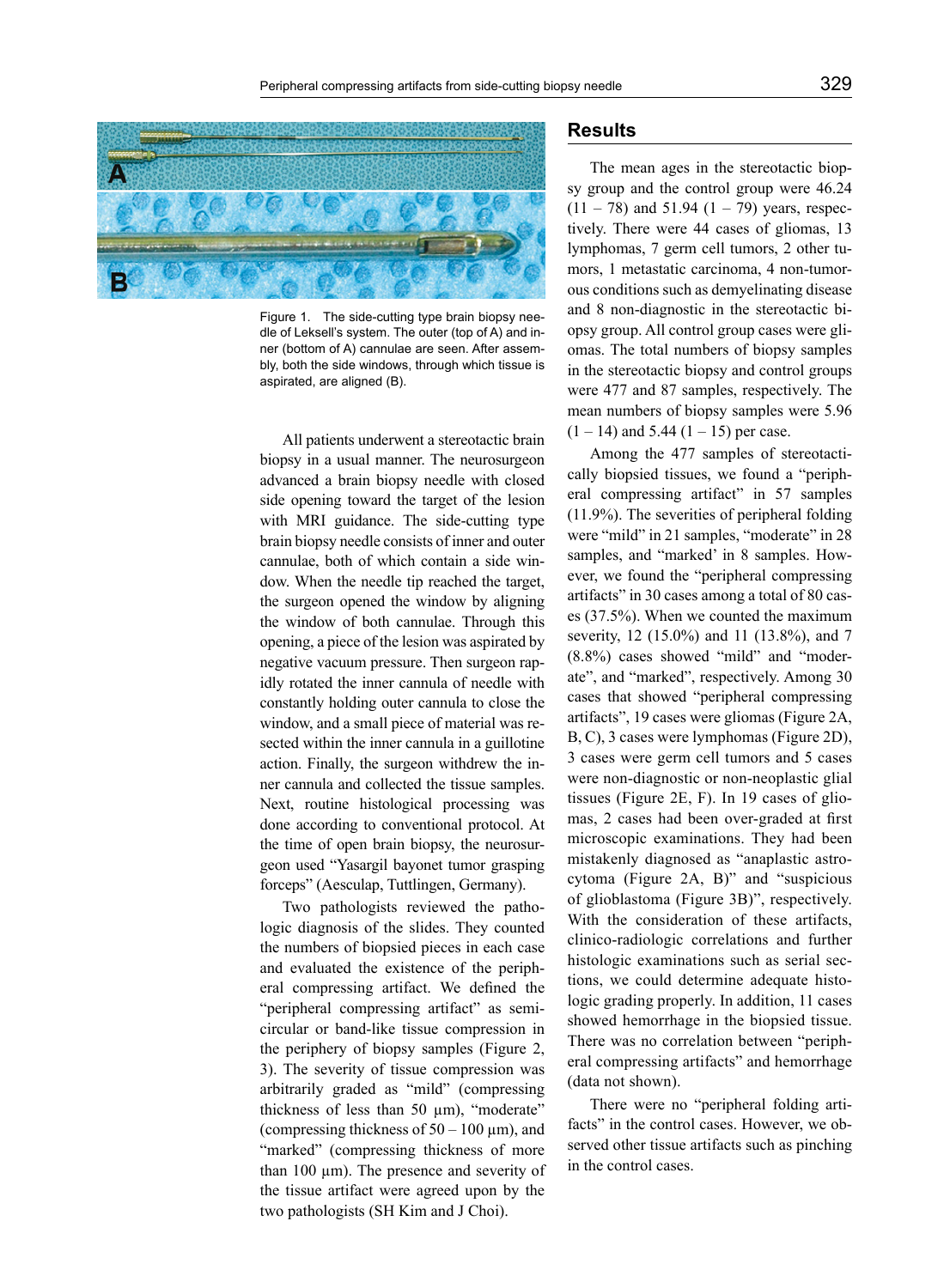

Figure 2. The peripheral compressing artifacts (arrows). Semi-circular (A, B, C) or band-like (D, E, F) tissue compression are observed (A, C, D, E: H&E × 100). The compressing artifacts are accentuated by the GFAP immunohistochemical staining (B: GFAP × 200, F: GFAP × 100). The opposite side (arrow heads) of the artifact does not show the compressing artifact (A, D, E, F). A, B and C are gliomas. D is primary central nervous system lymphoma. E and F are non-neoplastic glial tissues.



Figure 3. High power view of the compressing artifacts. The area of the compressing artifact (open star) shows more hypercellular and spindle effects than the area of no artifact (open circle) (A: H&E × 400). The compressing area (arrows) looks like "pseudopalisading" (B: H&E × 200). The compressing artifact area (open star) also looks like higher Ki-67 immunopositivity than no artifact area (open circle) (C: H&E × 200, D: Ki-67 × 200).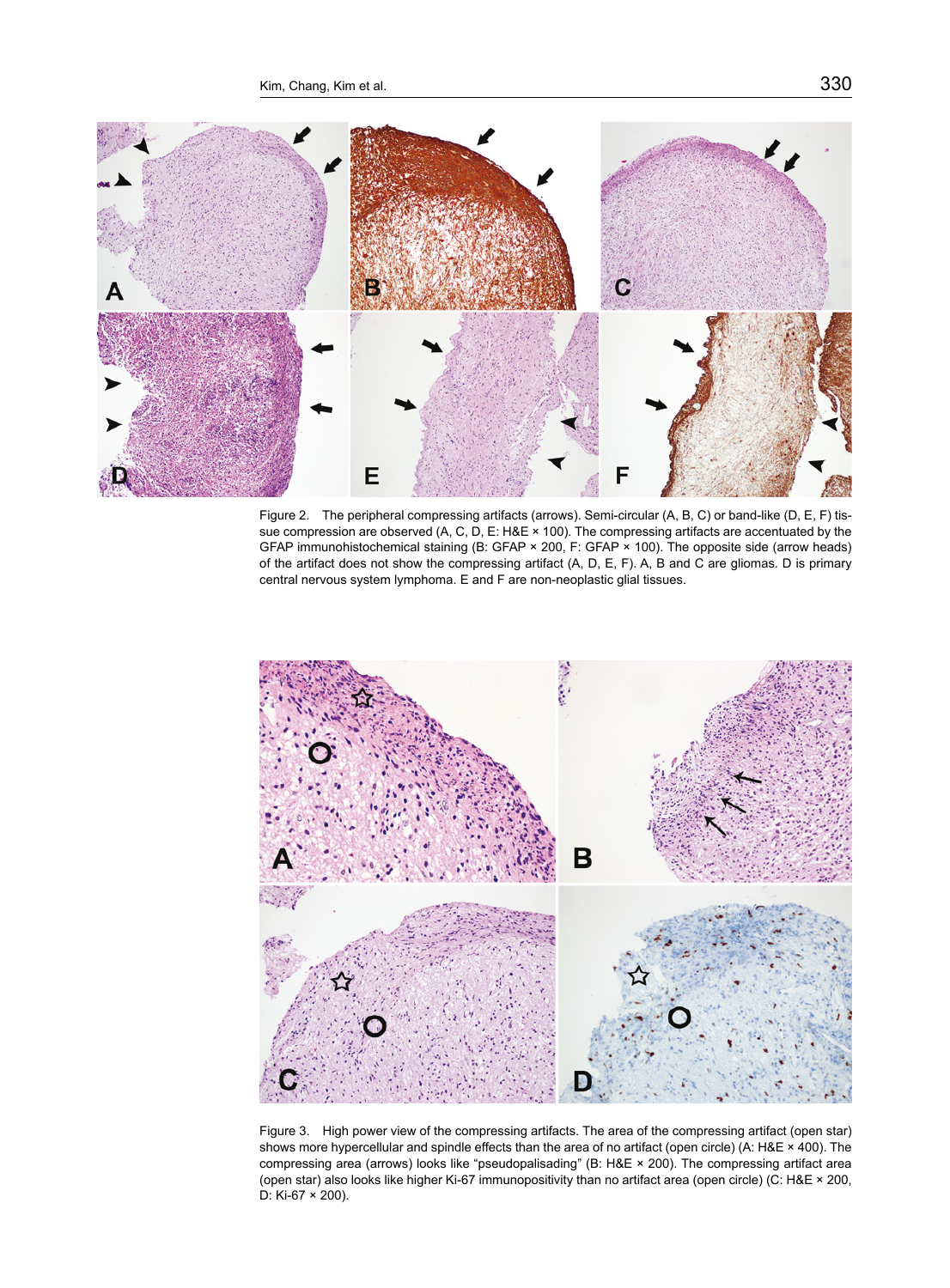#### **Discussion**

The stereotactic biopsy has become one of the standard diagnostic tools for neurosurgical management although there were some limitations [1, 2, 6] such as "small tissue samples", "procedure complications" and "targeting errors". Beside these limitations, the technique of a stereotactic biopsy itself could cause some histologic artifacts [11]. However, the histologic artifacts of stereotactic brain biopsies which might influence pathologic diagnosis have never been evaluated.

The artifact which we reported in this study is a semi-circular or band-like tissue compression in the periphery of the biopsied tissue. This artifact can be observed only when a side-cutting type biopsy needle is used. We presume that this tissue artifact might be caused by the mechanics of the side cutting needle used. As previously mentioned, a side-cutting biopsy needle consists of inner and outer cannulae and in the biopsy procedure, and during the biopsy procedure, a neurosurgeon rotated the inner cannula to close the side window and to cut the tissue. We thought that this artifact might occur during rotating the inner cannula, especially when the neurosurgeon rotated slowly. The artifact's semi-circular or band-like shape, rather than a whole-circular shape (Figure 2A, B, C, D, E, F) support this possibility. The opposite side of the artifact did not show the same artifact (Figure 2A, D, E, F). The "peripheral compressing artifact" was accentuated with GFAP immunohistochemistry (Figure 2B, F).

As mentioned in "Results", we started this project since we have experienced 2 cases of biopsy that have been nearly diagnosed as higher grade glioma (diffuse astrocytoma to anaplastic astrocytoma and anaplastic astrocytoma to glioblastoma, respectively). Because of the compression, the border between the non-compressed portion and artifact of biopsied tissue is well demarcated (Figure 3A). In addition, glial cells in the compression area could look hypercellular and spindle (Figure 3A, C). We thought that these histologic features caused mis-grading of pathologic diagnosis of glioma. The clear demarcation of the border could be mistaken for a "circumscribed glial tumor such as pilocytic astrocytoma". Also the features of hypercellular or spindle might be overdiagnosed or misinterpreted as "high grade glioma" or "sarcoma component of gliosarcoma", respectively. A proliferating index such as Ki-67 could be mistakenly judged higher because of tissue compression in this area (Figure 3C, D). In addition, this artifact may on rare occasions assume a similar histologic finding (Figure 3B) called "pseudopalisading", a hallmark of glioblastoma. However, the diagnoses of the other tumors (e.g., lymphoma: Figure 2F) and lesions (e.g., nonneoplastic glial tissue: Figure 2D, E) were not influenced by this artifact.

In conclusion, in case of stereotactic biopsies using a side-cutting needle, "peripheral compressing artifacts" can be observed, and it might lead to misdiagnosis of glioma in term of subtyping or grading. Awareness of this artifact would help making the appropriate pathological diagnosis for glioma.

### **Acknowledgment**

This work was supported by the Mid-career Researcher Program and the Basic Science Research Program through a National Research Foundation grant funded by Korean Ministry of Education, Science & Technology to Jong Hee Chang (No. R01-2008- 20545-0) and Se Hoon Kim (2010-0021092).

The first author (SH Kim) thanks Dr. Gregory N. Fuller (MD Anderson Cancer Center, Houston, TX, USA) for his inspiring, passionate teaching.

#### **References**

- [1] *Heper AO, Erden E, Savas A, Ceyhan K, Erden I, Akyar S, Kanpolat Y.* An analysis of stereotactic biopsy of brain tumors and nonneoplastic lesions: a prospective clinicopathologic study. Surg Neurol. 2005; *64 (Suppl 2):* S82-S88. [doi:10.1016/j.](http://dx.doi.org/10.1016/j.surneu.2005.07.055) [surneu.2005.07.055](http://dx.doi.org/10.1016/j.surneu.2005.07.055) [PubMed](http://www.ncbi.nlm.nih.gov/entrez/query.fcgi?cmd=Retrieve&db=PubMed&list_uids=16256850&dopt=Abstract)
- [2] *Sawin PD, Hitchon PW, Follett KA, Torner JC.* Computed imaging-assisted stereotactic brain biopsy: a risk analysis of 225 consecutive cases. Surg Neurol. 1998; *49:* 640-649. [doi:10.1016/](http://dx.doi.org/10.1016/S0090-3019(97)00435-7) [S0090-3019\(97\)00435-7](http://dx.doi.org/10.1016/S0090-3019(97)00435-7) [PubMed](http://www.ncbi.nlm.nih.gov/entrez/query.fcgi?cmd=Retrieve&db=PubMed&list_uids=9637625&dopt=Abstract)
- [3] *Samadani U, Stein S, Moonis G, Sonnad SS, Bonura P, Judy KD.* Stereotactic biopsy of brain stem masses: Decision analysis and literature review. Surg Neurol. 2006; *66:* 484-490, discussion 491. <u>[doi:10.1016/j.surneu.2006.05.056](http://dx.doi.org/10.1016/j.surneu.2006.05.056)</u> [PubMed](http://www.ncbi.nlm.nih.gov/entrez/query.fcgi?cmd=Retrieve&db=PubMed&list_uids=17084194&dopt=Abstract)